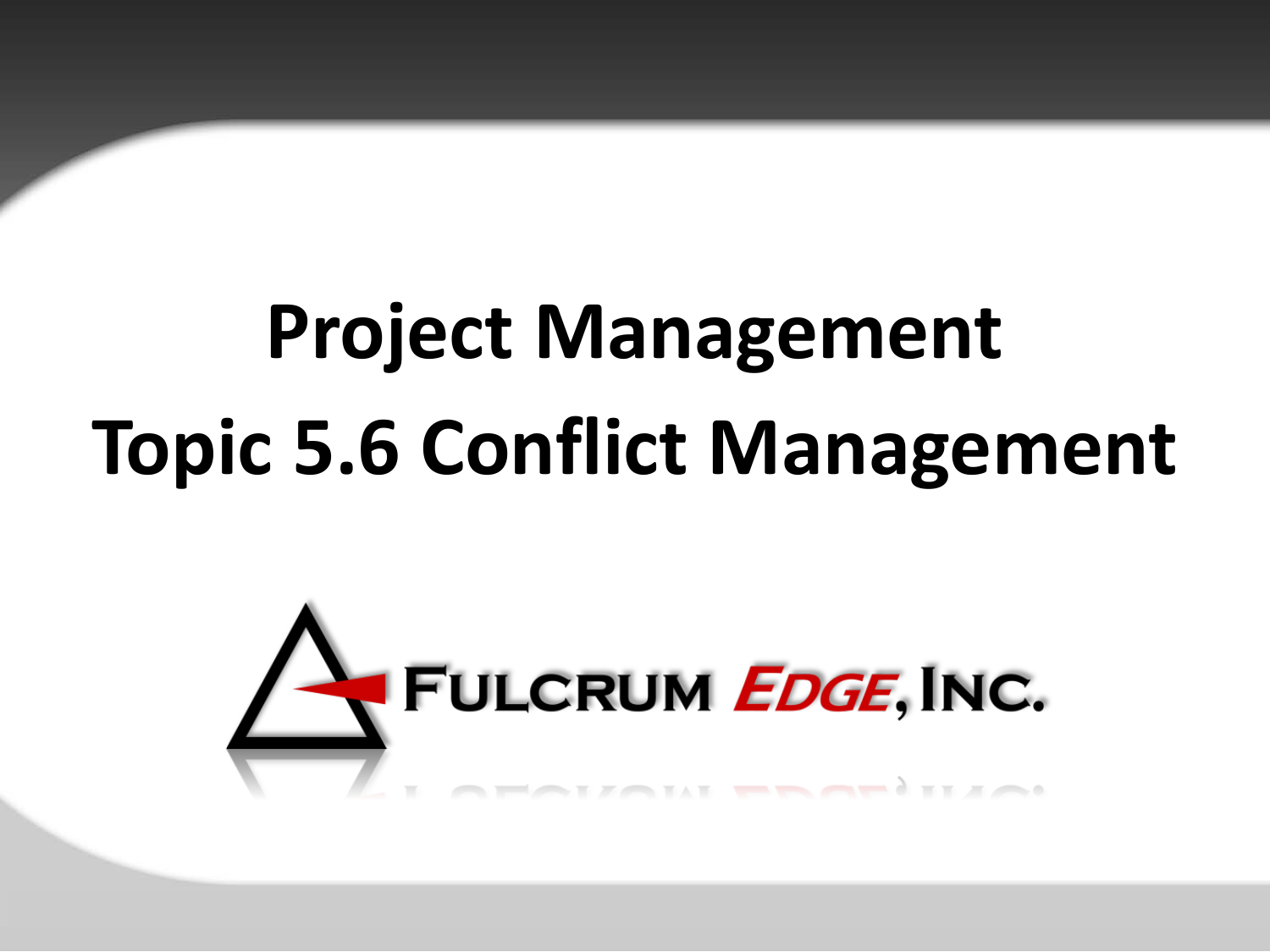### **Stakeholder Management**

- Project Managers do not have the authority to manage stakeholders using traditional hierarchical approach
- Project Managers must utilize their influence together with the plans agreed to in the action planning process to get results

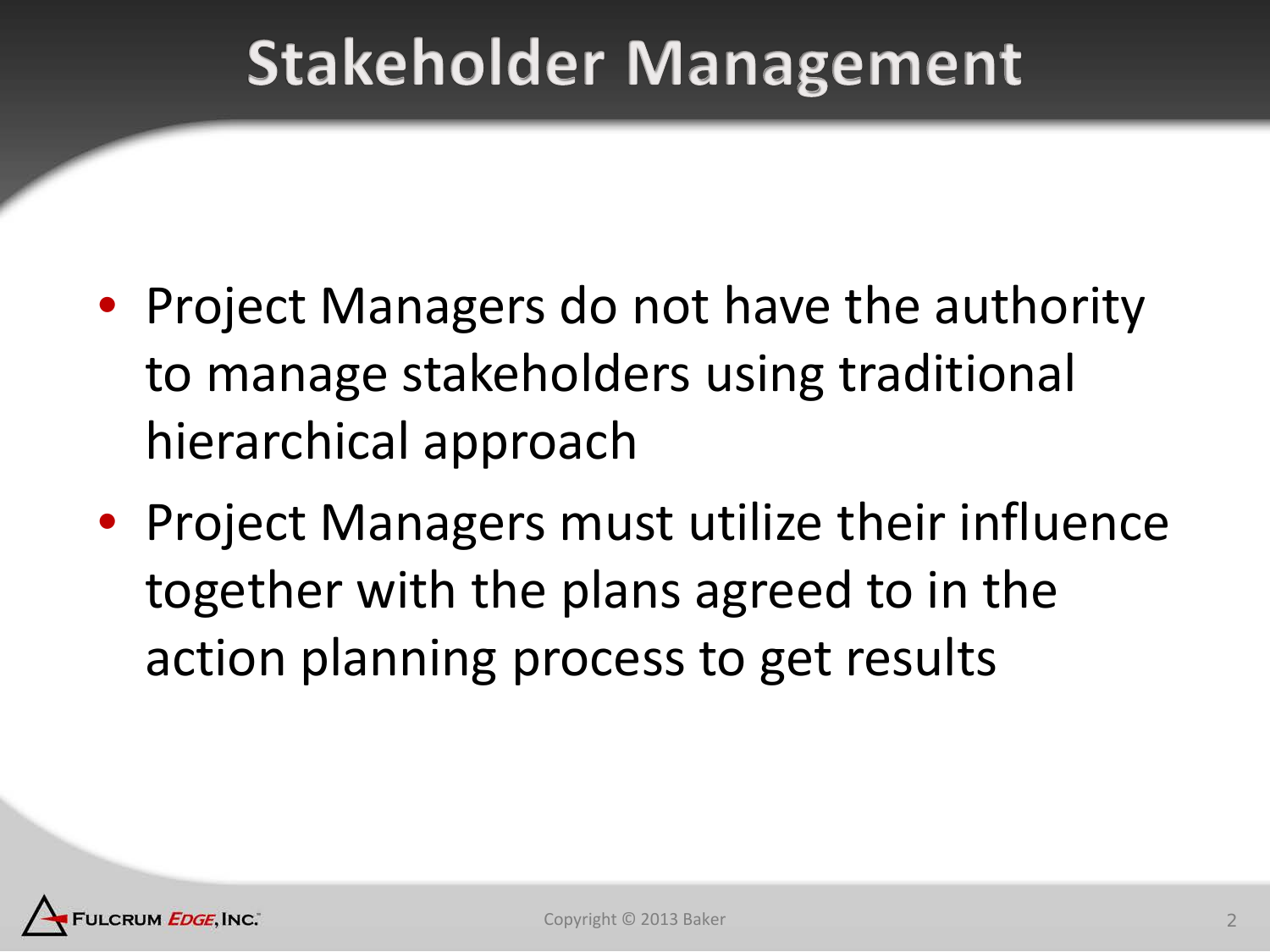### Interpersonal Influence Power

- **Legitimate:** officially empowered
- **Reward:** capable of dispensing rewards
- **Penalty:** capable of dispensing penalties
- **Expert:** possessing special knowledge
- **Referent:** personal attraction
- **Connection:** close association with key leaders
- **Information:** access to key information not available to all
- **Team:** commitment and sacrifice for team's success

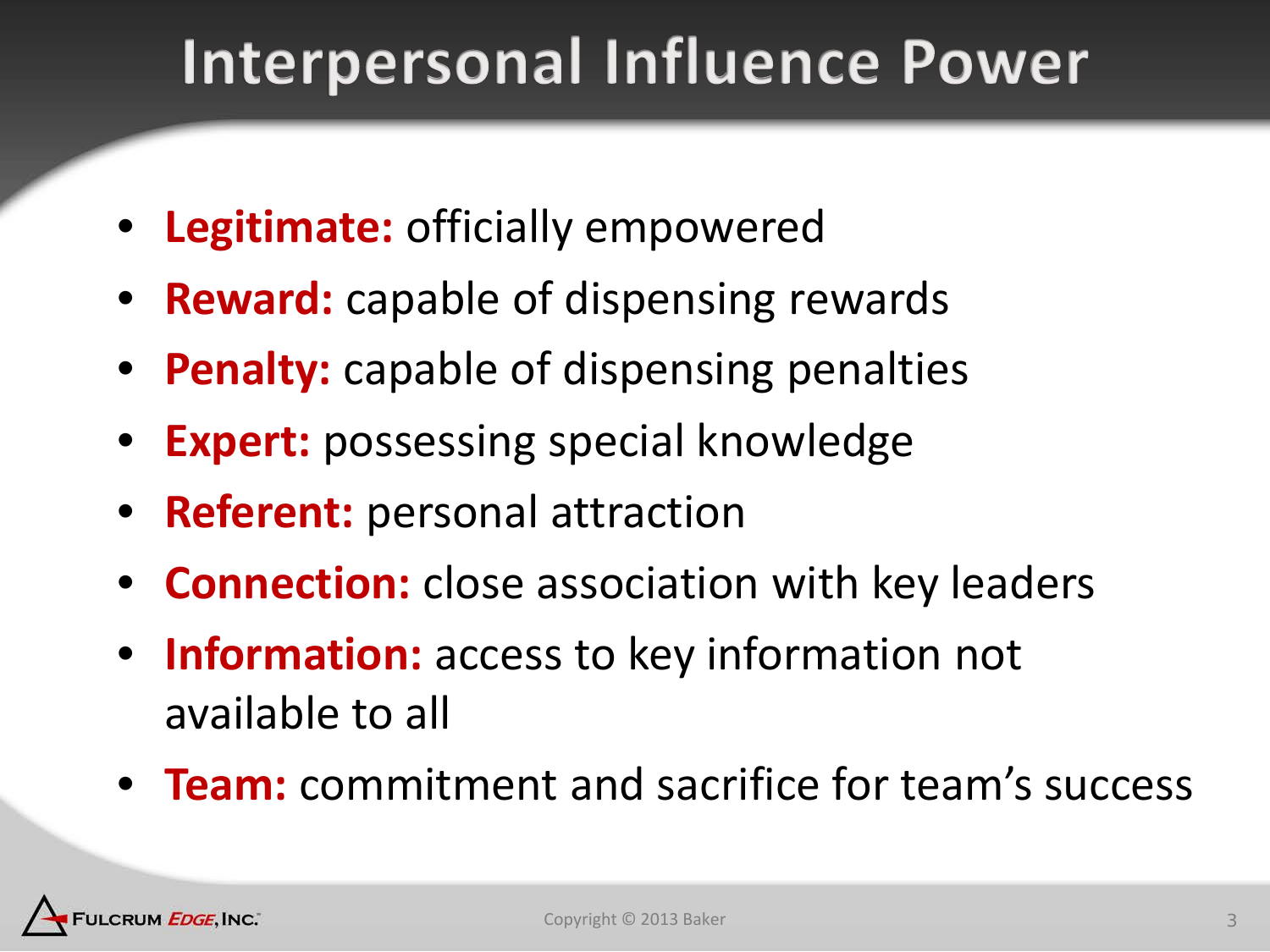### **Action Plan Follow-Up**

- Action plans provide the PM with authority to follow-up, control variation, and keep stakeholders in line with project goals
- A defined escalation process expedites issue resolution at the appropriate level
- Conflict management allows PM to maintain team efficiency throughout the project

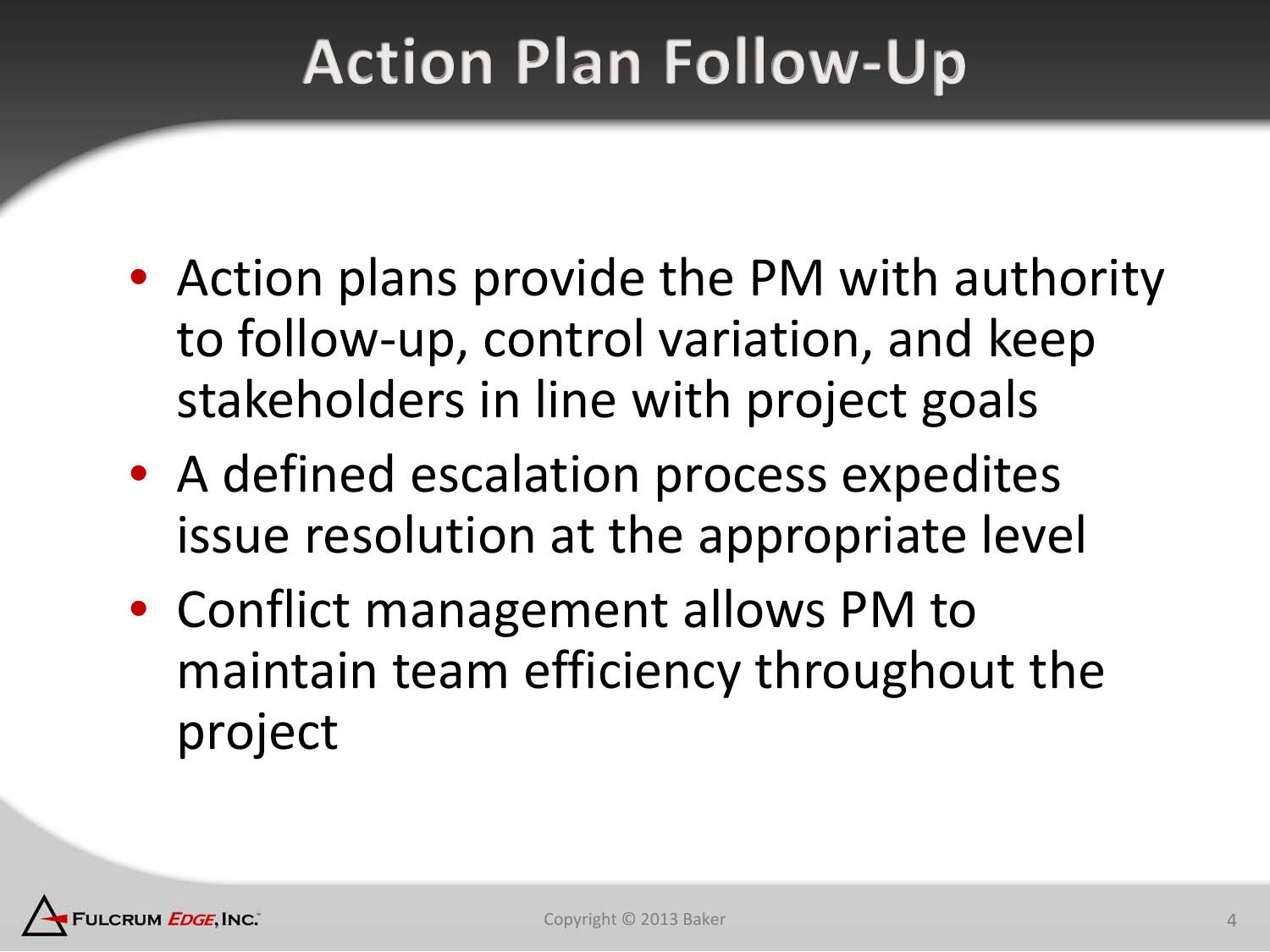### **Escalation Process**

- Set of criteria to guide decision making
- Purpose is to address:
	- Passing the buck to leadership
	- Failure to achieve timely issue resolution
	- Urgency that does not fit normal schedules
- People closest and most knowledgeable to an issue make the best decisions

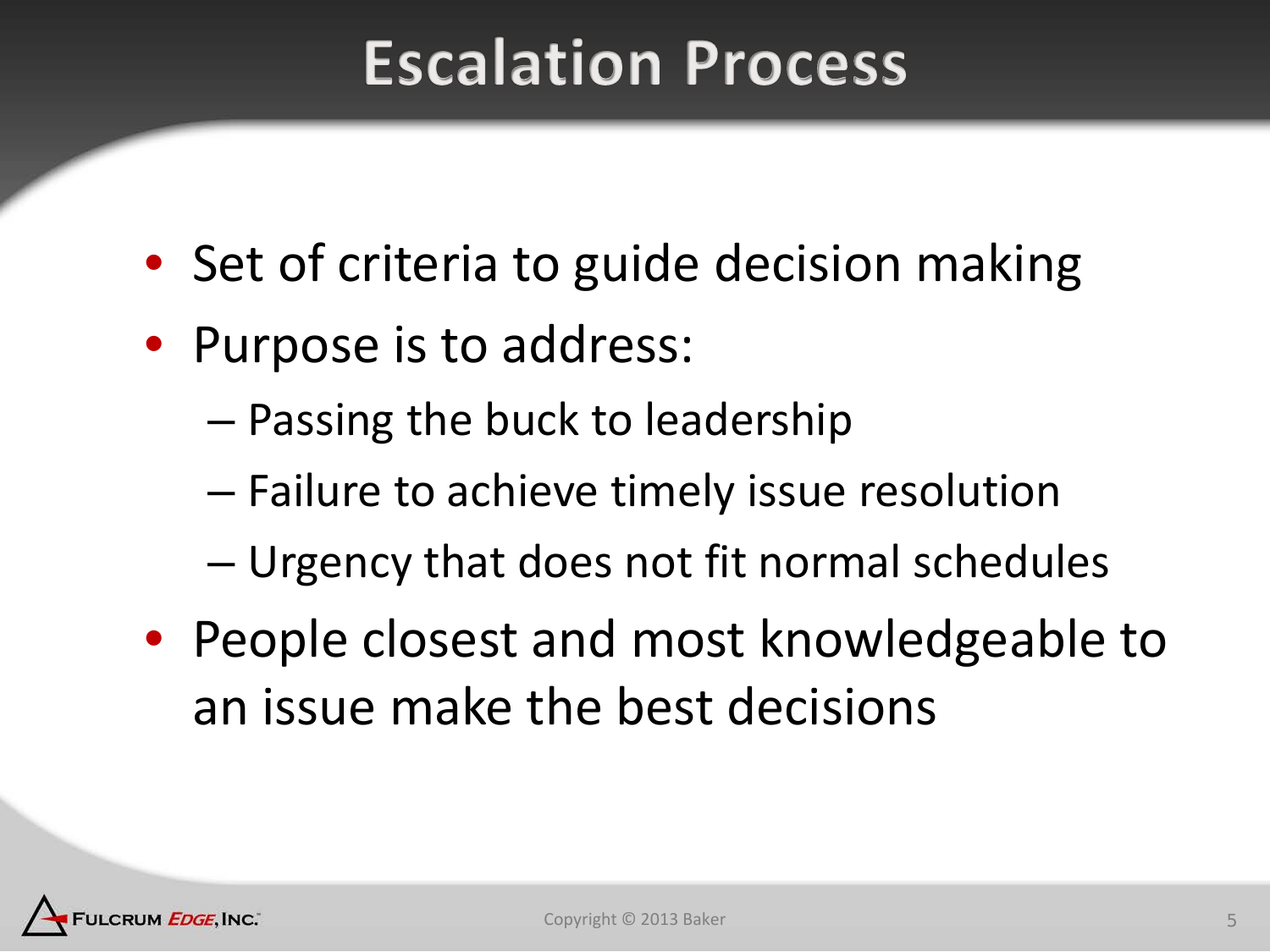### Conflict

- Way of life in project structures
- Occurs at all levels
- Occur over the entire project life cycle



- Varies in relative intensity and amount over the project life cycle
- Sometimes meaningful and if managed properly produces beneficial results
- When encountered, stay cool and objective

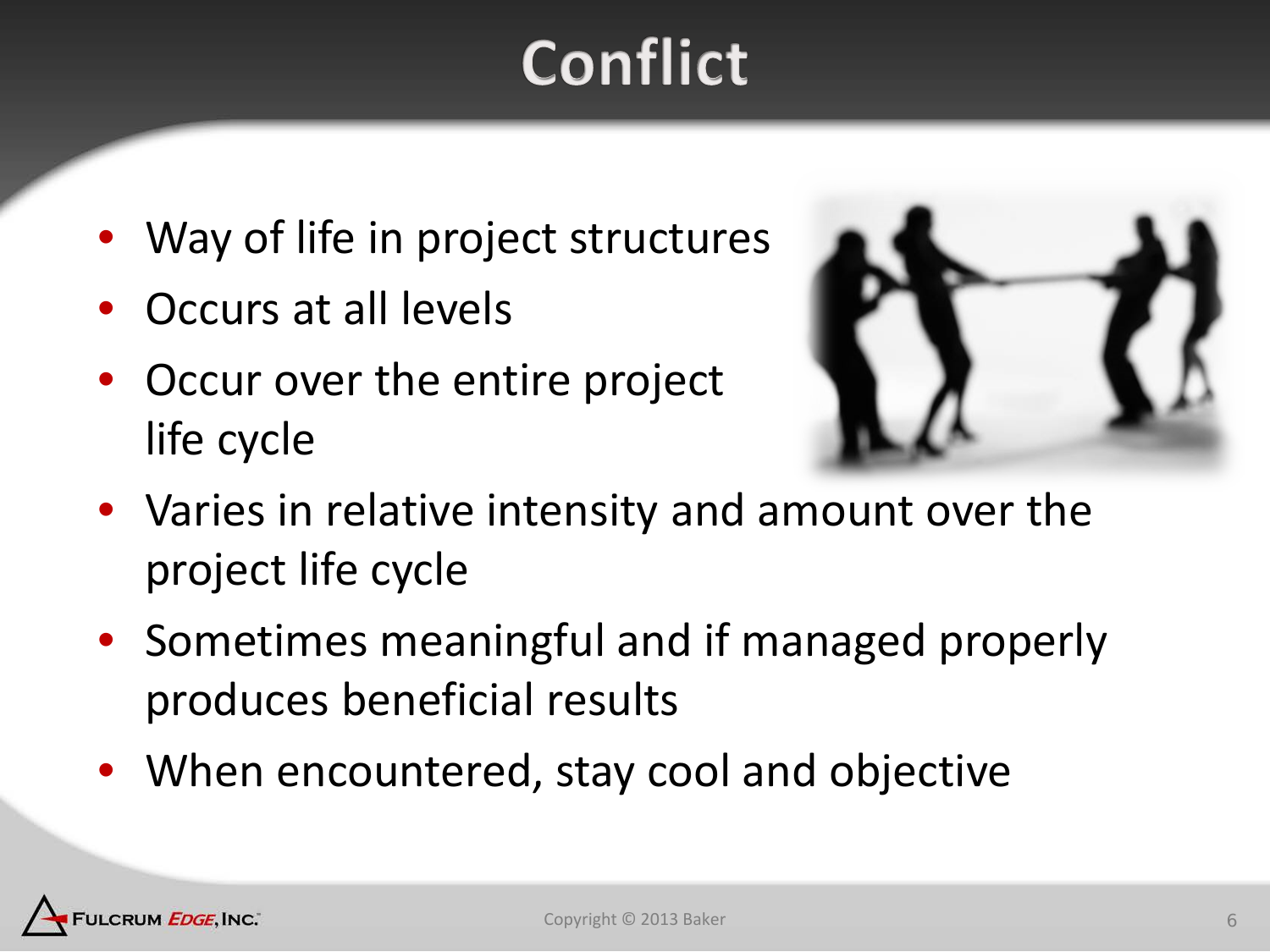### **Types and Causes of Conflict**



CRUM *EDGE*, INC.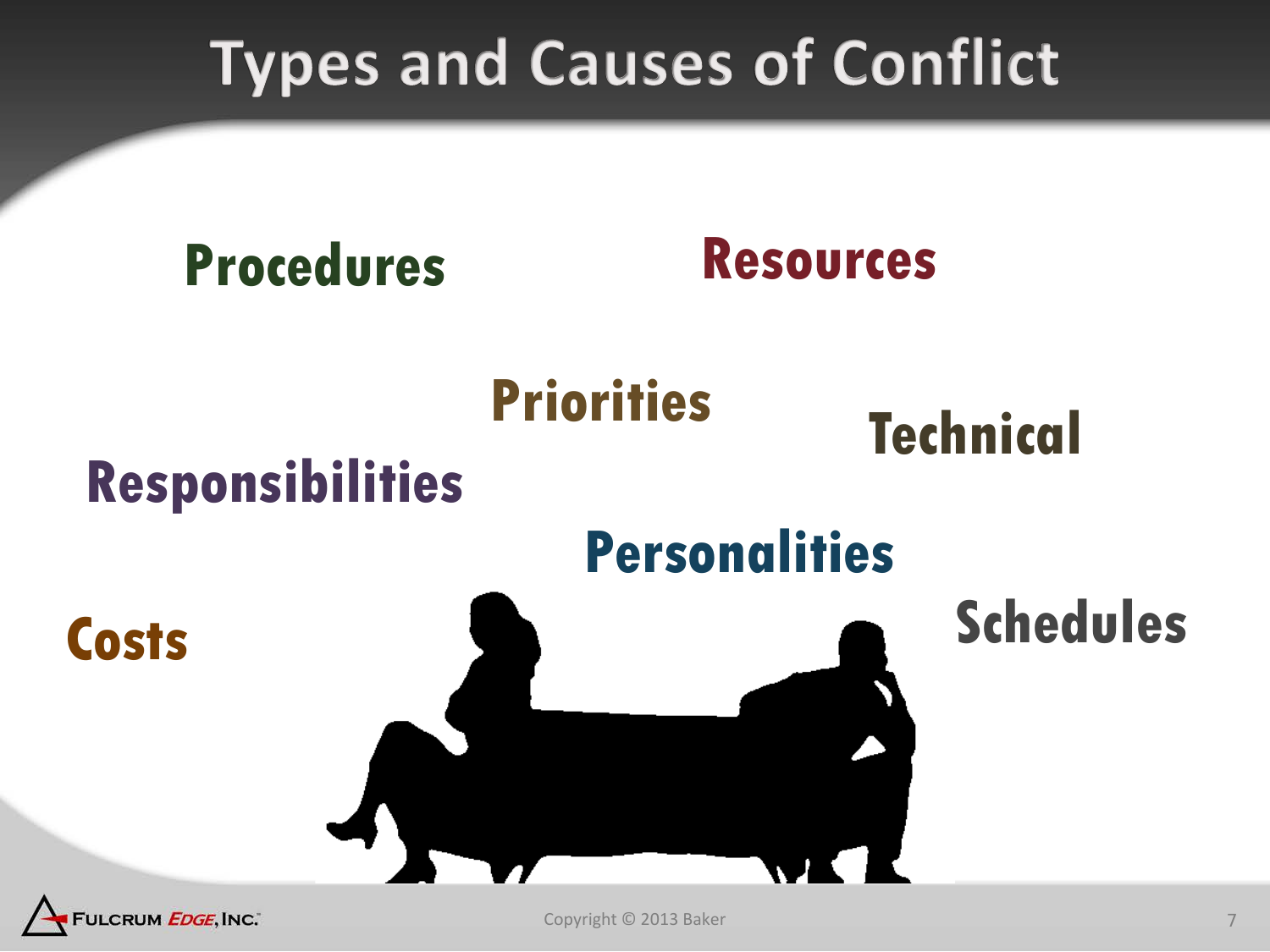### **5.6.1 Team Exercise**



# **Conflict Tools and Solutions**

#### Learn by Doing Project Management Pages 147-148



Copyright © 2013 Baker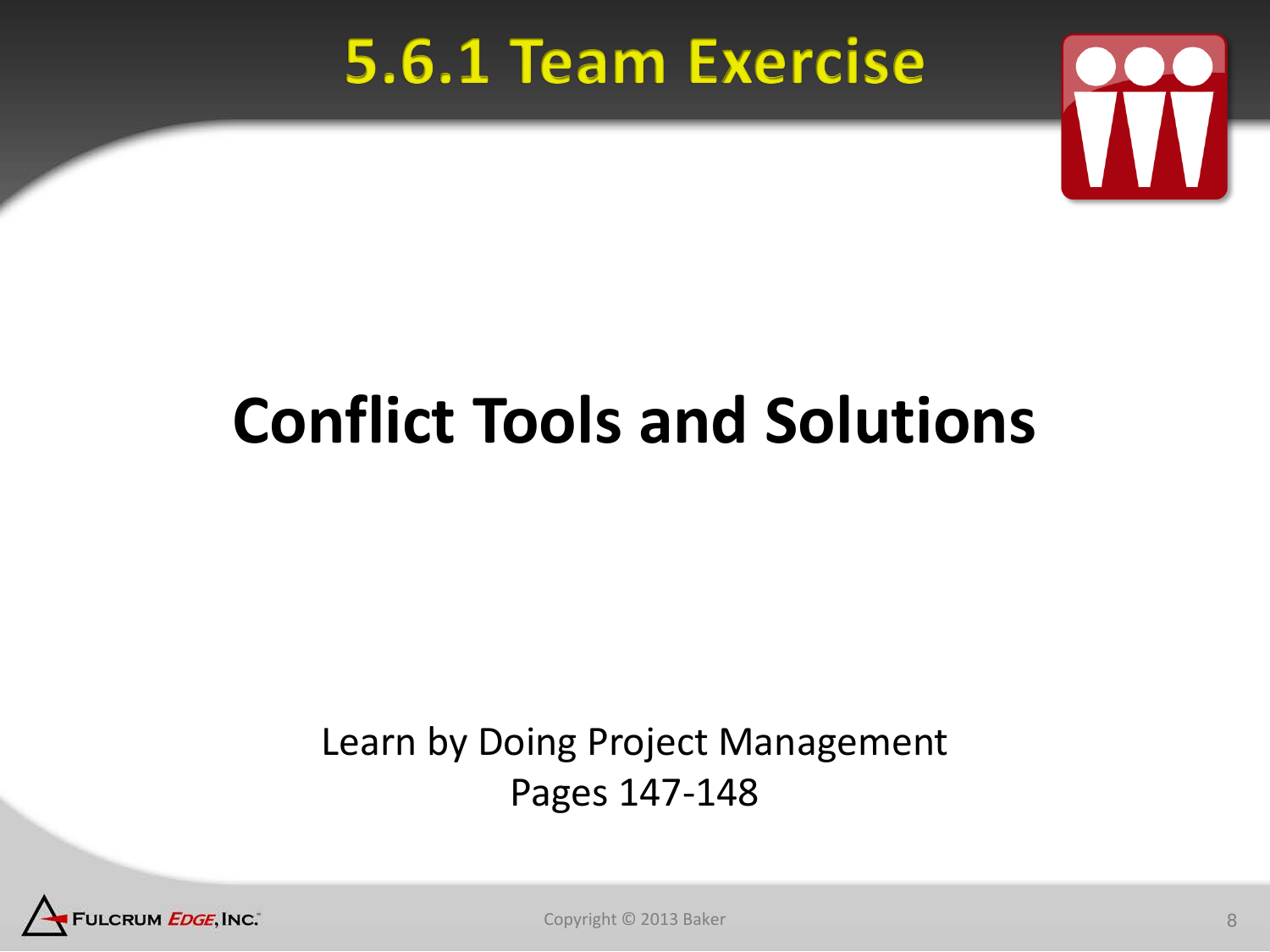### **Conflict Management Modes**

- **1. Confront, Collaborate, Problem Solve**  facing up and problem solving
- **2. Compromise** bargaining
- **3. Withdraw, Avoid**  ignoring or avoiding issue
- **4. Smooth, Accept**  downplaying the difference
- **5. Force** exerting one's authority or strength

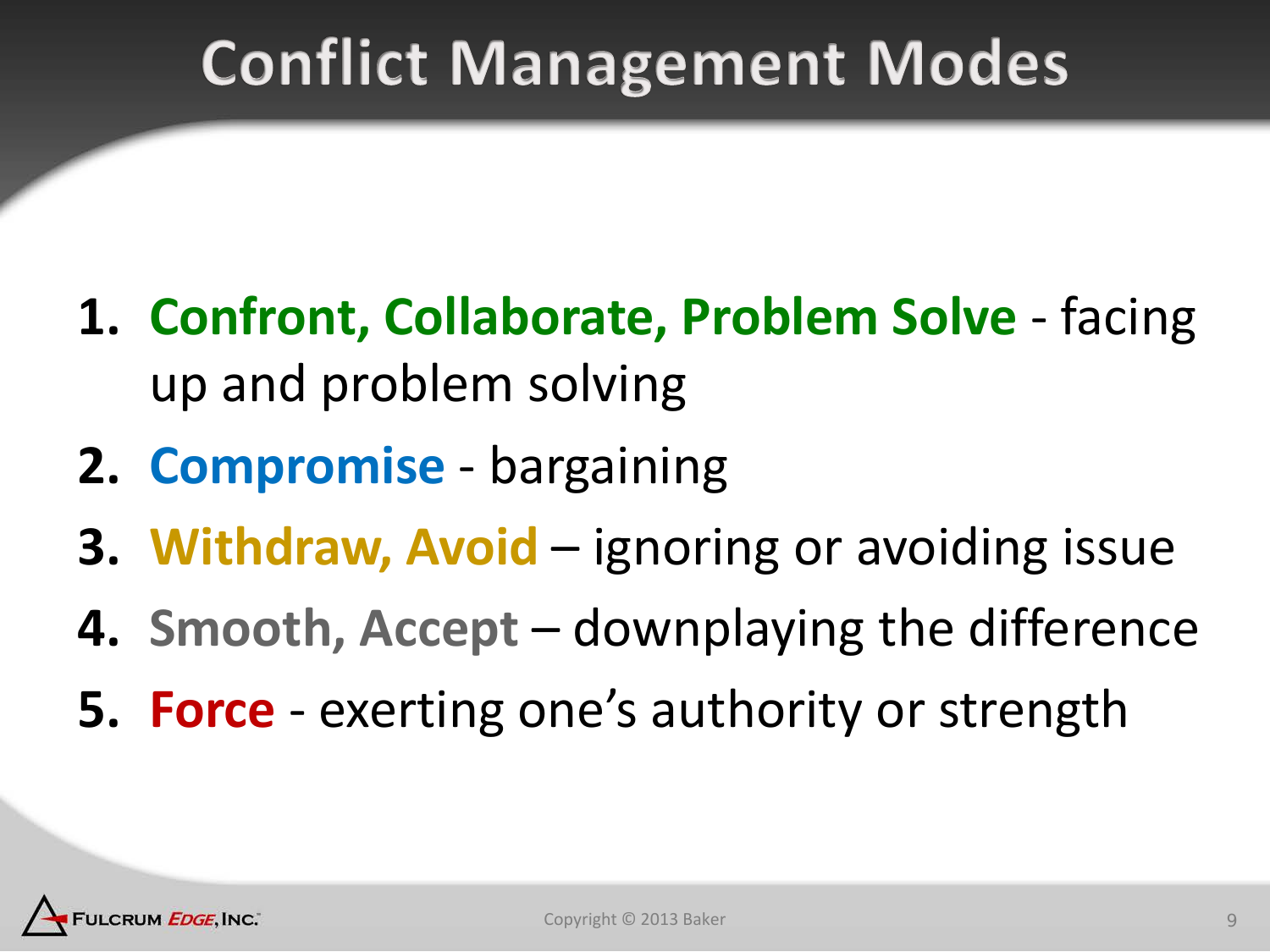### **Modes of Conflict Behavior**

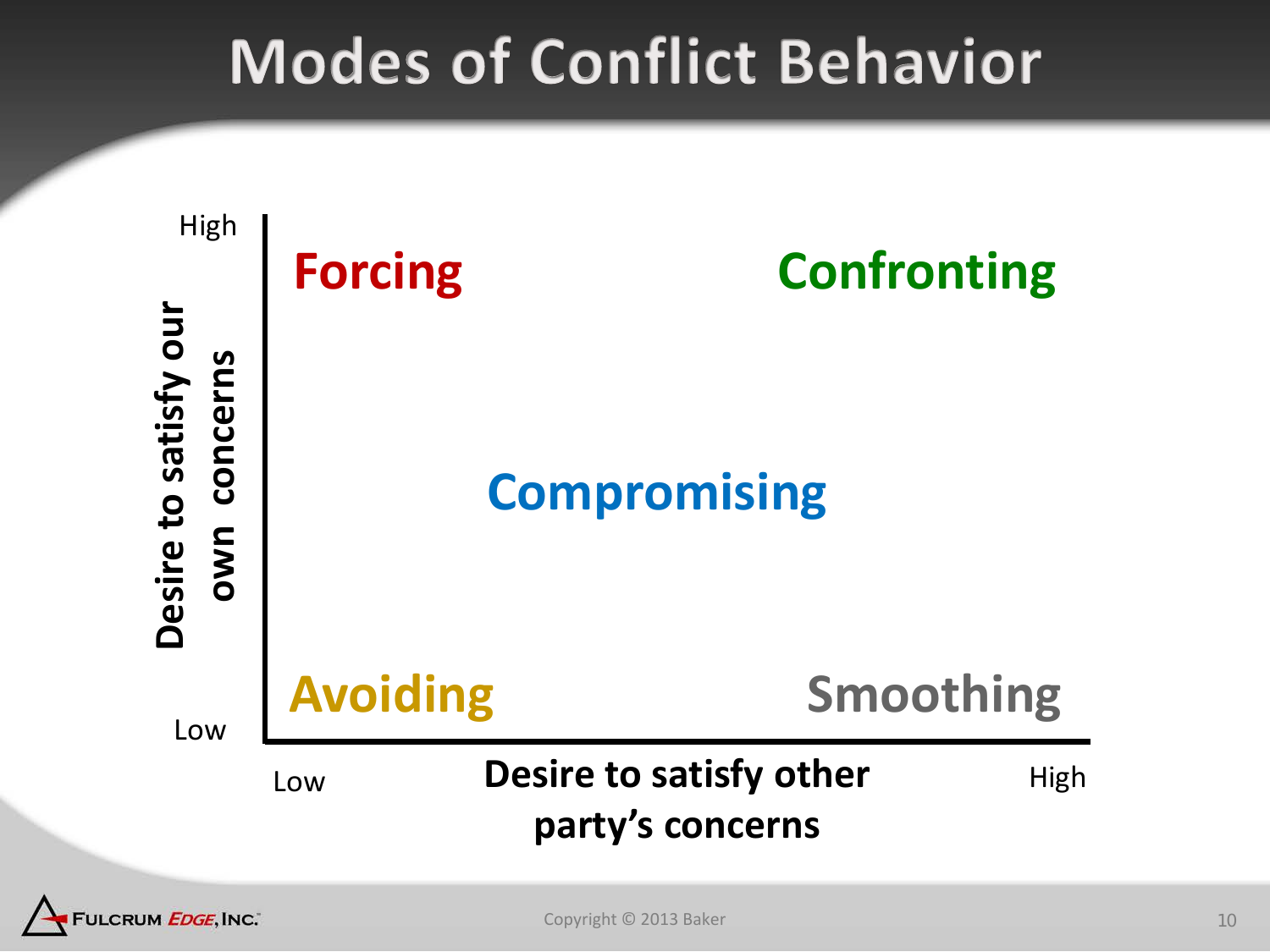### **Conflict Mode vs Project & Team Value**



Copyright © 2013 Baker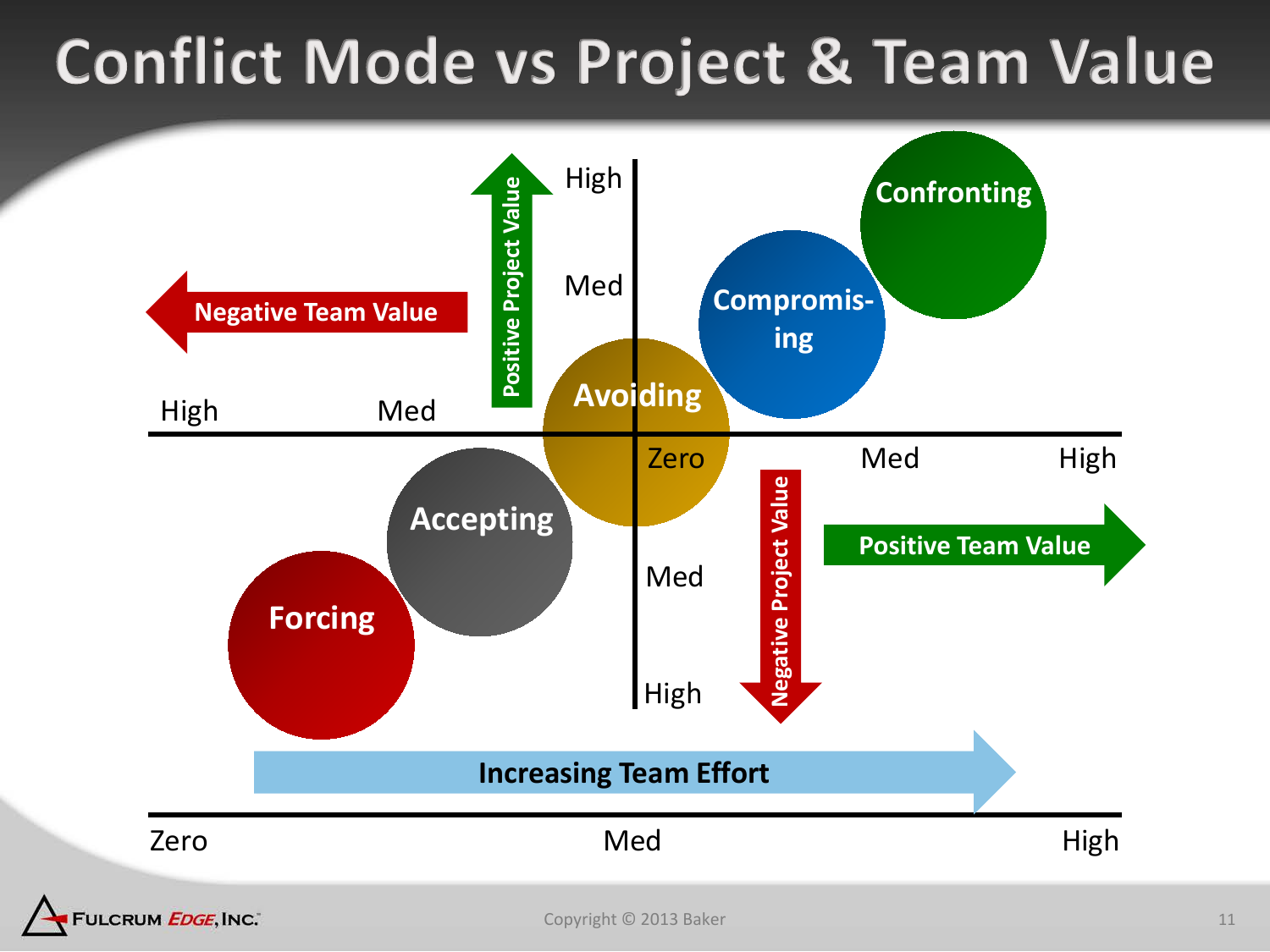### **5.6.2 Simulation Exercise**



## **Personality Conflict**

#### Learn by Doing Project Management Pages 149-151



Copyright © 2013 Baker